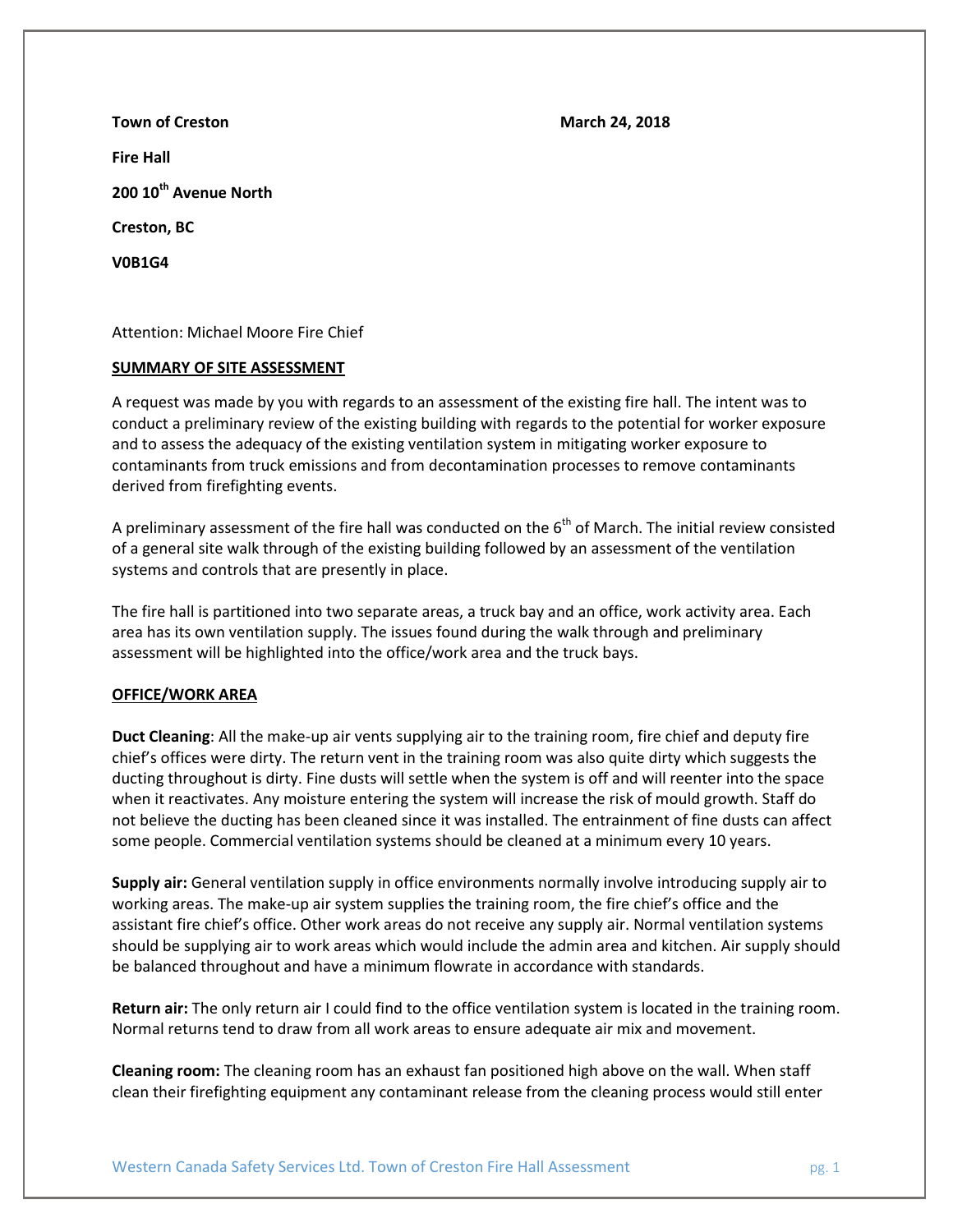the workers breathing zone before it eventually exhausts through the exhaust fan. Contaminant control normally requires capture at the source in the form of a slot hood that draws contaminants away during cleaning. Any cleaning of turnout gear through the washing machine and dryer would also need to have dedicated ventilation.

**Cleaning room location:** There is a concern that contaminated turnout gear brought down the hall from the truck bay to the cleaning room will contaminate the office space as they pass through to the cleaning room. Ideally the cleaning room should be directly off from the truck bay area to prevent any potential contamination from occurring in the office space. The only way to ensure what exposures to both particulate and gaseous emissions are from this activity would be to measure the airborne concentrations. Better exhaust ventilation to remove any contaminants away from the breathing zone is needed.

**Recirculated air:** It was not apparent if the supply air to the office/work area is drawing air from outside. If there is no fresh air supply, then air contaminants would increase. Normal engineering ventilation principles utilize a minimum 10% fresh air mixed with recirculated air.

**Temperature demand:** The existing system does not supply any air to the office/working area when the temperature set point is met. This means that air is not entering any work area which can result in accumulation of  $CO<sub>2</sub>$  contaminant releases and body odours.

**Negative pressure:** The office ventilation system is pulling air into the unit more than it is putting back into the office. This will create a slight negative pressure which may cause contaminants to enter into the office area from the truck bay. Ideal is to be in a slight positive pressure.

# **TRUCK BAY AREA**

**Turnout gear storage:** All turnout gear is stored in the truck bays. Any emissions from truck operations can adhere on this safety equipment. Any contaminants on turnout gear can off gas. There are guidelines from NFPA that recommend a dedicated vented room for this equipment.

**CO sensor location:** The carbon monoxide sensor is located in the southwest corner wall of the truck bay. The location may not be ideal for quantifying CO concentrations representative of the whole truck bay area since the location is close to a truck bay door. Relocation of the sensor back nearer to the office area may aid in reflecting a better exposure profile. Consideration should be made to source out the availability of a NOx (nitrogen dioxide/nitric oxide) sensor since CO and NOx are both contaminants of concern to staff.

**Calibration of sensor:** The CO monitor has not been calibrated for some time. It is not certain that the readings are a true representation of the concentrations at the sensor head. Calibration in accordance with manufacturer's specification is required along with monthly bump checks or monthly calibrations to confirm the sensor is operational.

**Ventilation system:** The existing ventilation system in use in the truck bay consists of two wall exhaust fans (one in north wall west side and one on south wall east side) and one wall supply fan (on north wall east side). The fans are activated once the bay doors are opened or if the sensor reaches a set point. Measurements of the exhaust and supply air indicates a slight positive pressure (10,200 cfm vs 9240 cfm) of the bay is occurring once the fans are activated. Ideally the system should be in a slight negative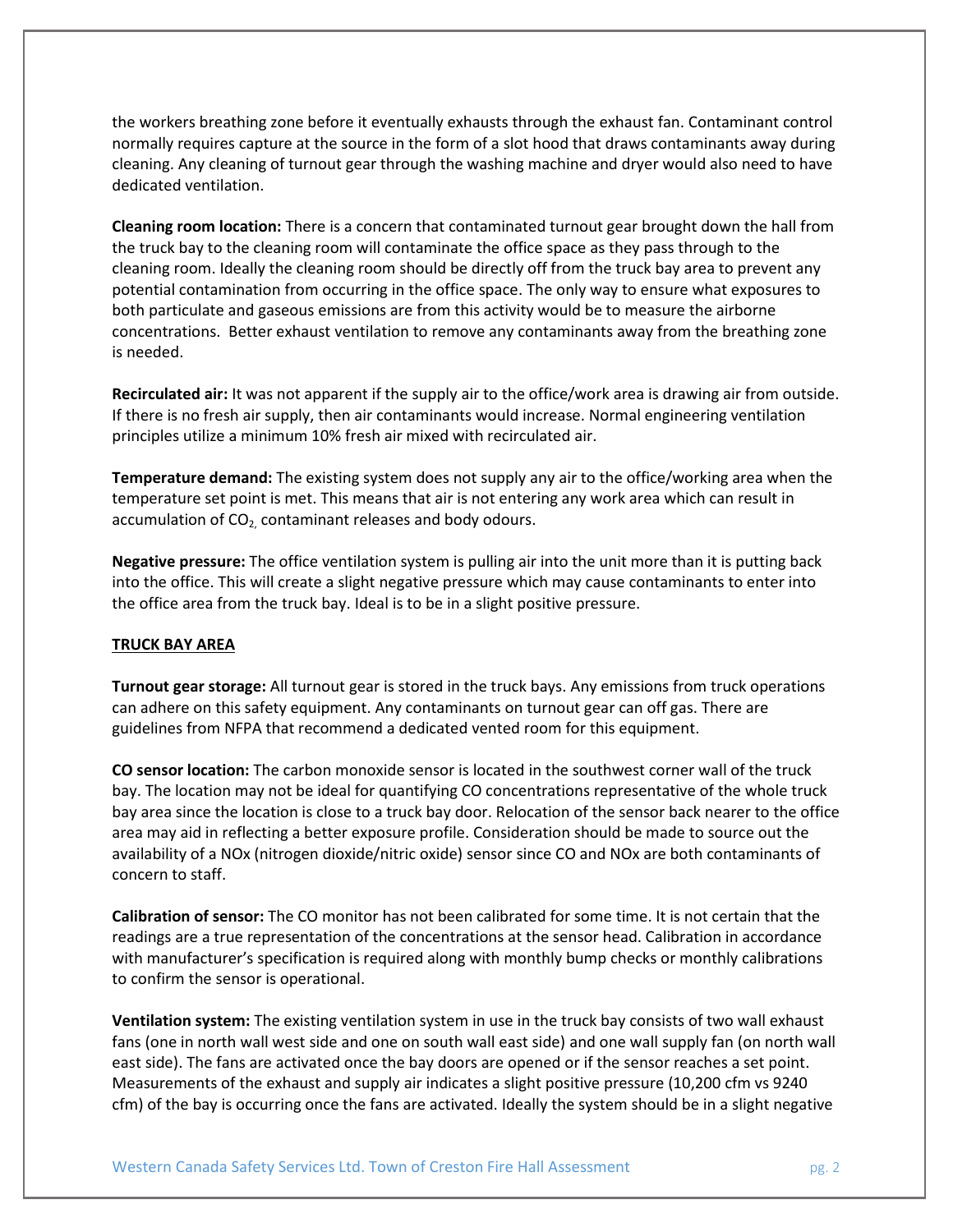pressure to minimize any migration into the office area. There is a sign to activate the fans prior to vehicle start up, but this is not a foolproof method. Preference is to open the bay doors first which will activate the fans, then turn on the vehicles.

**Ventilation effectiveness:** Measurements of air movement at various locations indicate dead zones where minimal to no air movement is taking place. Albeit these readings were taken with all trucks in the bays with doors closed and doors open, it does indicate that the location of the exhaust fans in relation to the makeup air fans is not ideal in flushing out contaminants. Preference is to have the exhaust fans located on one wall with the makeup air located on the opposite wall. This will create a better laminar flow movement than present but it is still not ideal. Good engineering principles recommend capture at the source followed by general exhaust ventilation if local exhaust capture is not totally effective. At present there is one exhaust fan on the same wall as the makeup air fan. There is a high potential for short circuiting (exhaust air reentering into the makeup air fan) since prevailing winds are normally west to east, hence exhausted air will move east towards the makeup air fan.

**Tempered makeup air:** In the truck bays there are two furnaces located in the mezzanine that recirculate truck bay air to maintain temperature in this space. This is not ideal. Tempered make-up air should come directly from the make-up air supply. Secondly, recirculating this air through the furnace has the potential for leakage up in the mezzanine area which is directly above the office working area.

**Door seals to office:** One of the preventative measures to minimize contaminant from entering the office work area is to ensure effective seals of the common doors between these two spaces. Regular checks on the systems is needed to minimize migration of contaminants.

**Worker exposure to contaminants:** WorksafeBC has 8 hour, 15 minute and ceiling limit allowable exposure limits for many contaminants. During vehicle startup and actual fire response situations, the contaminants staff are routinely exposed to would include carbon monoxide, carbon dioxide, nitrogen dioxide, nitric oxide, diesel smoke, combustion breakdown products and the cleaning products. Since the existing setup has generated concerns from staff regarding contaminant exposures it would be prudent to quantify what their exposures would be.

Regards,

Richard Forget MSc (A), CIH, CRSP Director Western Canada Safety Services Ltd.

Western Canada Safety Services Ltd. Town of Creston Fire Hall Assessment **pg. 3** pg. 3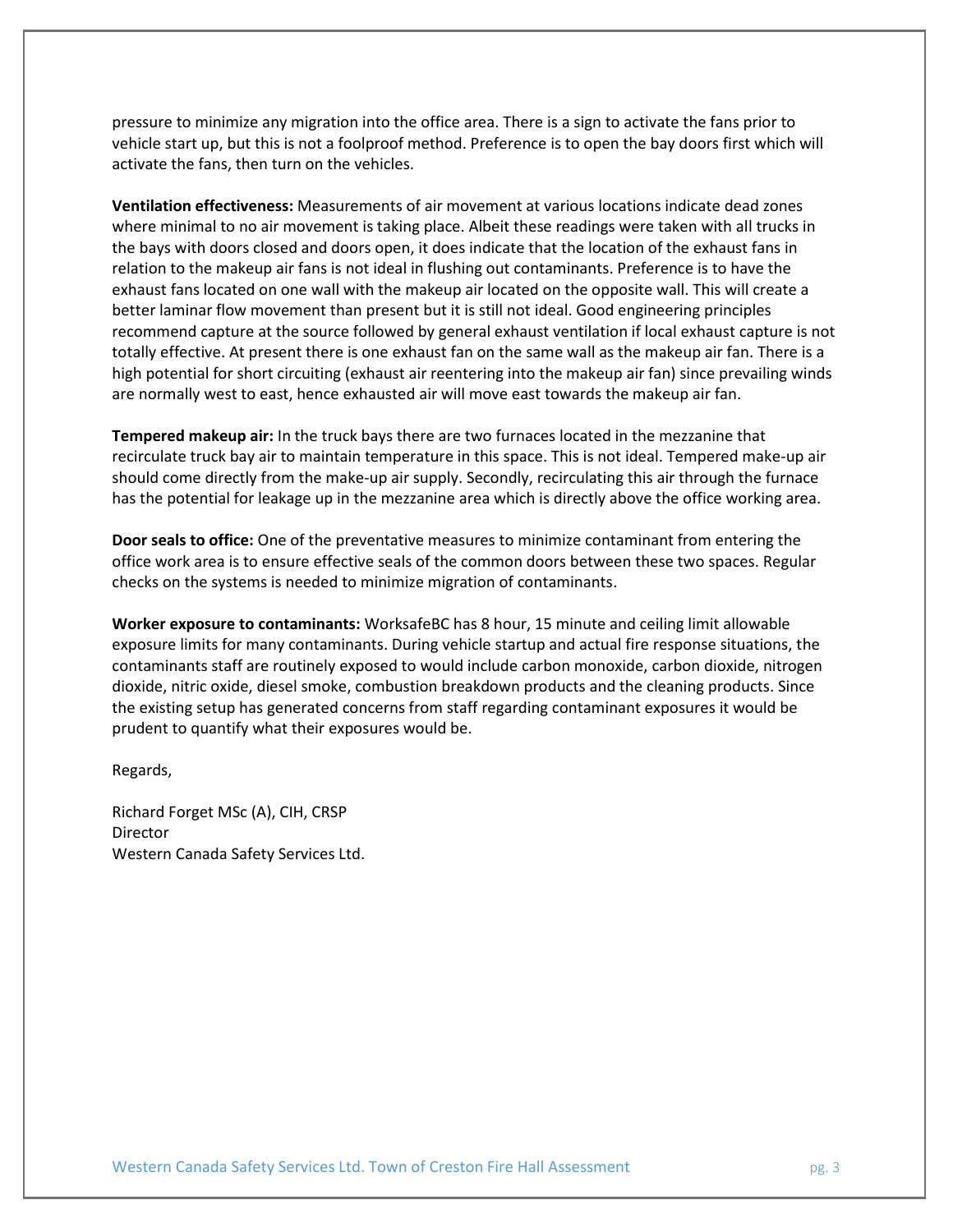#### **INTRODUCTION**

A preliminary review of the exiting fire hall was conducted on the  $6<sup>th</sup>$  of March. The intent was to assess the existing controls for effectiveness, review cleaning methods and to identify any potential deficiencies with recommendations.

A walk through was conducted initially to see how the building was utilized. The building is separated into two functional units, one being truck storage and the other being used for office and working operations. The truck bay is broken into three zones for vehicle storage. There are three bay doors accessing the west. The southeast area of the bay door has stairs to access the mezzanine. At the northeast side of the truck bay is a room that opens into the truck bay. This is the tool room. The mezzanine is used for storage and for containment of the furnaces that supply heat to the truck bays and the ventilation system that supplies air to the office and working area. The mezzanine is above the office and working area.

The office and working area consists of a large training room in the southeast corner, a kitchen to the west that opens to the training room and to the administration area. The public can enter into the admin area which incorporates the open office area. The open office area has individual rooms for the fire chief and the assistant fire chief which exits into the open office area. At the north end of the open office is a hallway. The west end of the hallway opens through doors to the truck bay. At the north side of the hallway is the tool room followed by the SCBA maintenance room, the cleaning room, the men's and women's washroom, a storage room and at the east end the compressor room/electrical room. The cleaning room is used after all firefighting events to clean all SCBA equipment. The turnout gear is cleaned using the washing machines and dryers.

The building construction is primarily wood laminate construction (south wall and west wall) with the north and east walls a combination of wood laminate and concrete. Concrete is primarily where the building is below the exterior grade. The roof is flat tar and gravel. North of the building is another building that is in close proximity and at a higher level to the fire hall. As you progress east, the same building has a raised parking lot which is level with the roof of the fire hall. There is a narrow space between the fire hall wall and the retaining wall of the adjacent parking lot. The makeup supply fan is located in this narrow space on the north wall east end of the fire hall. The truck bay exhaust fans are located in the northwest corner of the north wall and the southeast corner of the south wall. The building was originally purposed as a grocery store and had been modified to accommodate a fire hall. The truck bay ceiling is just high enough to accommodate the largest vehicles.

All ventilation supply and exhaust air flows were measured using a Kanomax thermoanemometer (excluding the washroom exhaust fans and the cleaning room exhaust fan).

#### **Training room**

The training room has five make up air supply vents located on the east and south side of the ceiling. There is one return vent positioned at the northwest side of the ceiling. The location of these vents should allow reasonably good air flow mixing in this room. All supply and return vents are connected to the Lennox ventilation unit via aluminum flex ducting. It was noted that every supply vent and the return vent had dirt accumulation on the face. This is usually as a result of inadequate cleaning of the ducting and ventilation unit system. When asked, no one could remember when the system was cleaned. They did mention that the filters for the ventilation system were on a scheduled replacement by local town staff. Most furnace or ventilation filters usually have a lower MERV rating. This will capture much of the particulate that passes through the system. However it does not capture all particulate.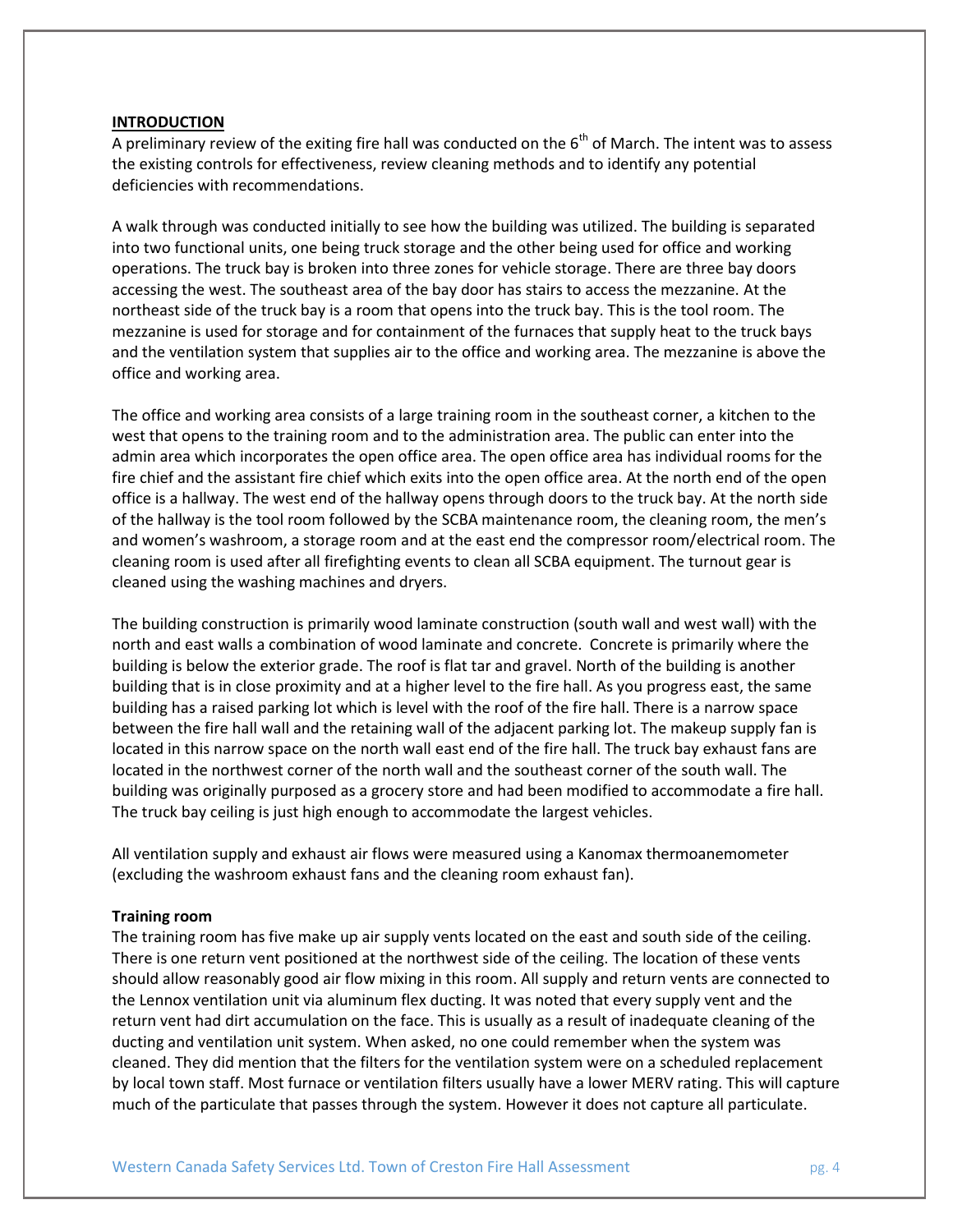Much of the fines will pass through the filter and get recirculated or caught in the ducting or system surfaces. When the system shuts down any fines within the ducting and system itself will settle only to be entrained on startup. As this progresses throughout the years, dust and dirt will accumulate. Ventilation specifications for commercial systems normally require duct and system cleaning every 10 years or even earlier depending on whether there is a lot of external dust entering the space. No chemical storage or handling was noted in this space.

The ventilation system supplying the office work area does not appear to have any external air supply. This should be confirmed. Good engineering principles for acceptable indoor air quality recommends a minimum 10% fresh air to be mixed with the existing recirculated air and pumped back into the working space. If no external fresh air supply is entering the system, then one may see a gradual increase in the concentrations of  $CO<sub>2</sub>$  which is an indicator of fresh air quality. One hundred percent recirculation will also increase odour levels which includes body odour, cooking odour, contaminants, cleaning product use, etc.

The Lennox unit was observed to be set on temperature demand mode. This mode only allows air to be circulated when the temperature is below a prescribed temperature level. When the temperature is met, no air movement occurs. This would be in contravention of proper ventilation requirements for good indoor air quality. The fans should be operated in continuous mode.

The existing make up air and return to the Lennox is not well balanced. From an initial review of the space there appears to be only one return to the Lennox unit. Measurements indicate air return at 964 cfm. Supply air into the training room was measured at 554 cfm. There were only two other supply vents found in the office working area which were in the fire chief's office and the deputy fire chief's office. Combined the supply to the office working area is ~650 cfm. The difference would place the space under slight negative pressure which will increase the migration of contaminants into this area. Preference is to maintain a slight positive pressure to mitigate the ingress of contaminants from the truck bay.

### **Kitchen**

The kitchen area is adjacent and to the west of the training room. It is used regularly by staff. There is no makeup air or return air system in this room. Auxiliary heat is via an electric baseboard heater. The room is also open to the admin area. Normal ventilation designs for commercial operations will have supply air into each user space with either a mechanical return or a passive ventilation return to the ventilation unit. Any air movement to this space will be when the entry doors are opened or when someone walks through the space. The kitchen does use consumer products.

#### **Administration area**

This area has a front space for the public to access and three open office design workstations for firemen to use. There is no general makeup air or returns in this space. Auxiliary heat is via 2 electric heaters. Good indoor air quality protocol recommends having makeup air supply into this space at a minimum of 20 cfm per person with an effective return to the ventilation unit.

# **Fire chief and assistant fire chief's office**

These offices each have a supply vent but no passive return outside of having the door opened. The air volumes entering these rooms are not well balanced and adjustments need to be made to ensure adequate supply to both rooms. The fire chief is receiving ~2.5 cfm while the assistant fire chief receives ~92 cfm. Ideally there should be a mechanical return in the admin area, and in each room. Barring this modification, a passive system would require either returns in the offices or louvered openings in the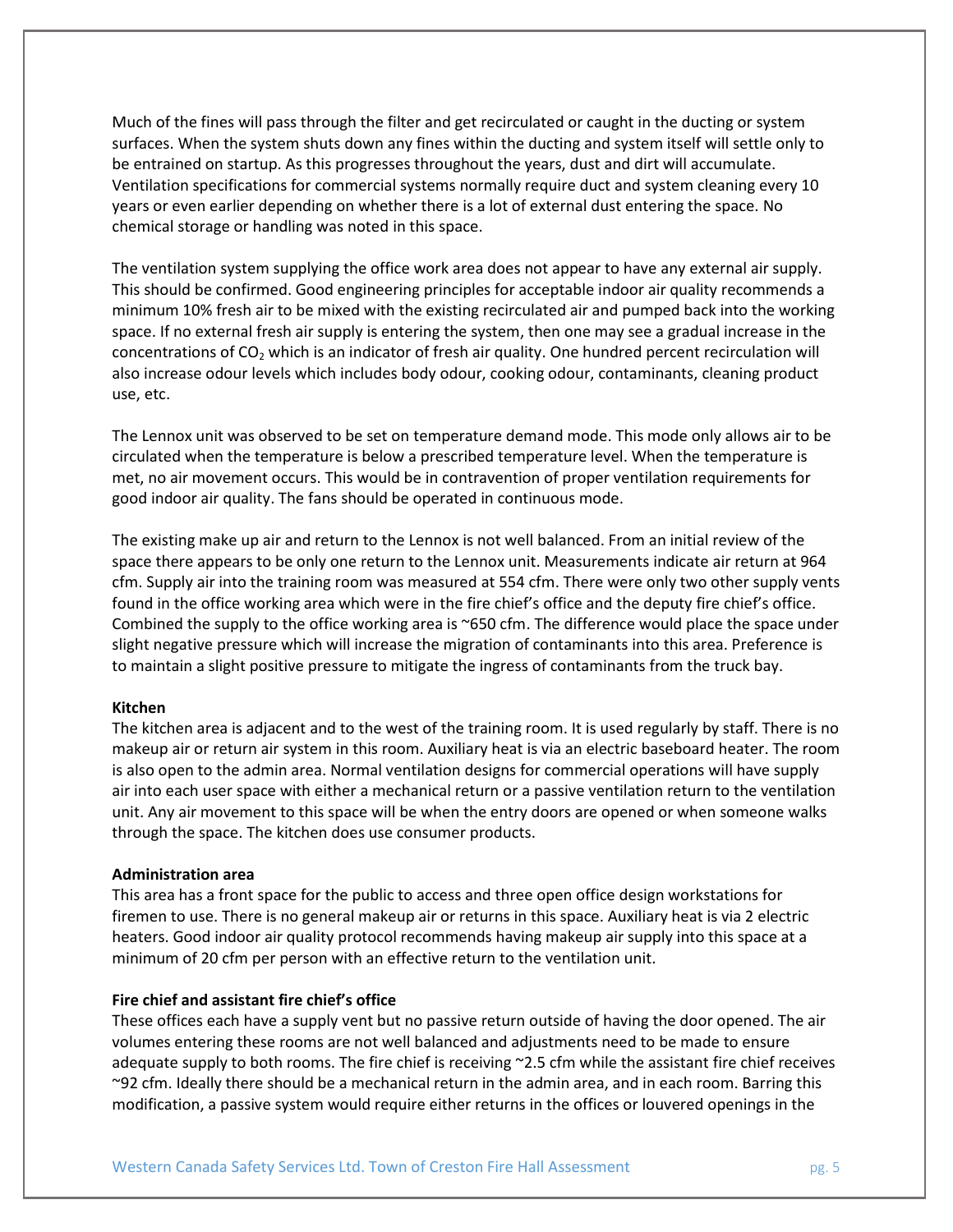doors when the door is kept closed. Low volumes in the fire chief's room would result in increased  $CO<sub>2</sub>$ levels. It was noted that the makeup air vents were dirty which indicates accumulation of dust and dirt in the ventilation system. Periodic cleaning of the system will help minimize this.

### **SCBA maintenance room**

The room is not equipped with any makeup air or returns. It would be appropriate for a well-designed commercial system to have these in the space. If cleaners or any other chemical based products are used, it would be necessary to have exhaust ventilation to aid in removal of any contaminant release. Citroclean, Manorapid and lens cleaner are products used.

#### **Cleaning room**

In the cleaning room all SCBA's are sprayed down with Econoclean during decontamination. There are wash basins designed for this work. Above the work area at approximately 8-10 feet from the floor is a wall fan that I assume is activated when this work activity is performed. Smoke tubes were utilized to see what the airflow to the exhaust fan was like. There was gradual air flow to the exhaust fan but is was very slow. The fan cover was quite dirty suggesting this system has not been cleaned. If the fan is not periodically cleaned one will find dust and dirt accumulation on the fan blades. This will slow down the fan speed and hence it's rated capacity. Eventually the fan motor will fail due to the extra load.

The location of the exhaust fan is not ideal in capturing any contaminant release from the cleaning operation. Good engineering principles indicate that pulling contaminants away from the workers breathing zone is preferable. This would entail using a slot hood at the back of the washing station to move contaminants away while they are being cleaned. The AIHA Ventilation manual has useful information on proper slot hood design.

The location of the cleaning room is a bit problematic in that potentially contaminated gear must pass through the truck bay doors into the office work area hallway into the cleaning room. Some contaminants found from incomplete combustion during a fire event will likely have toxic chemicals in both vapour and aerosol phases adhered to the surface of the turnout gear and SCBA gear. This movement through the office working space may release this material which would affect staff in this area. Preference is for this material to be cleaned and properly vented in a room adjacent to the truck bay so that dirty contaminated gear does not enter the office work area.

#### **Men's and Women's washrooms**

Both washrooms are equipped with an exhaust fan according to code. Both fan faces were dirty which suggests that they need proper cleaning. Outside of the exhaust fan, there is no supply air to these locations. It would be appropriate to measure the airflows to see if it meets code requirements for ventilation exhaust.

#### **Office supply storage**

The office supply storage room does not have ventilation and if no chemicals are stored or used in the space it would not need ventilation. Ensure that no chemicals are stored in this space. It was noted that there was an opening in a brick chimney in this room. The opening will passively introduce air into the space but sealing of the chimney to prevent ingress of animals or birds would be advised. There is a hallway closet storing cleaner, consumer and WHMIS products such as Econoclean. There is always a concern from a spill and the need to ventilate a space.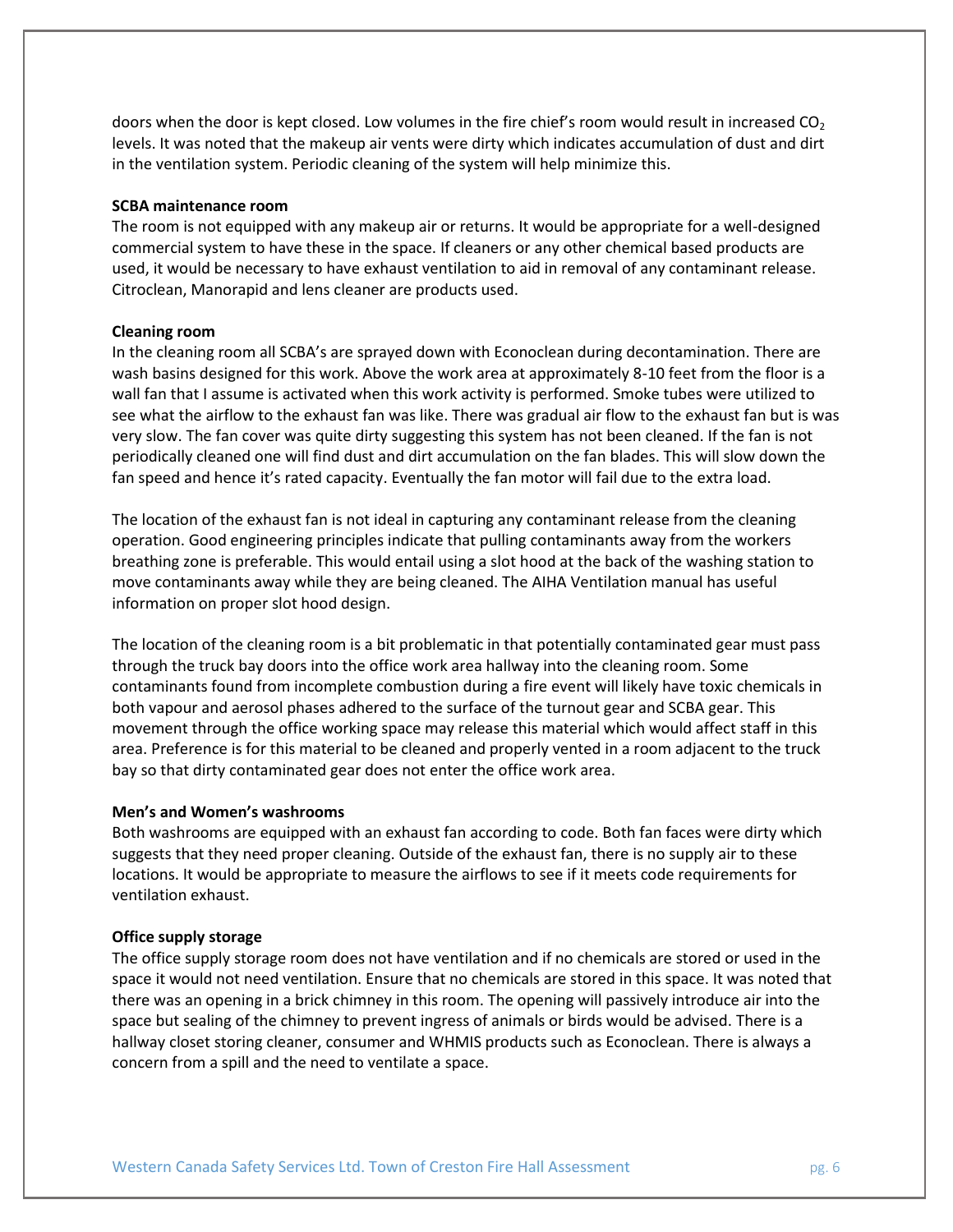#### **Compressor room**

This room has the compressor and the cascade breathable air storage cylinders. There are also numerous fire extinguishers located on the floor and some oil. This room does not have supply or return air. It was quite cool in this space. On a safety note, the main electrical panel had material stored within 1 metre to the panel. There must be a minimum 1 metre clearance from the panel to have safe access without obstructions. This room should have ventilation in the form of general exhaust in case one of the extinguishers is inadvertently released. If this is being performed (service and recharge) then there should be a dedicated station with its own ventilation system.

# **TRUCK BAYS**

### **Main bay area**

The truck bays are used to store all fire trucks and emergency response vehicles. There are three bays within this open space with dedicated bay doors for each bay. On the north and south side of the truck bay is where the firefighter turnout gear is stored. This is not the ideal location for storage of turnout gear. NFPA codes do reference the need for a ventilated space for turnout gear storage. Storage in the bay area does affect contamination of the turnout gear whenever the response vehicles are activated. Diesel exhaust particulate, vapours and gases can and will adhere to this equipment. Whenever such gear is used in a fire situation it is assumed that they are washed, dried and hung up. Even so contaminants can adhere to the gear and will off gas and release into the space. A dedicated vented space is needed for turnout gear. Some contaminants such as polycyclic aromatic hydrocarbons may be present which pose a risk to worker health.

Gas cans are stored at the front of the truck bay area. Due to the volume a flammable storage cabinet would be appropriate.

Under the make-up air supply is the fire hose dryer unit. There is a potential for contaminant release during this process which would result in release into the truck bay space. Venting to the outside should be confirmed.

## **CO sensor**

The carbon monoxide sensor is located on the southwest corner of the truck bay at around 5 feet up from the floor near the bay door. The location of the sensor may not be the best location to give a true representation of the contaminant level. It may be more appropriate to relocate it nearer to the office working area. Once doors are opened the CO levels should dissipate at a quicker rate nearer to the bay doors versus the back area where the offices are located.

In discussion with staff it is not likely that the sensor has been calibrated for some time. Calibrations must be performed in accordance with manufacturer's specifications. A minimum annual calibration is required. This would entail performing a zero and a span gas check. This is necessary to ensure the sensor is reading linearly. If feasible the sensor should be either calibrated or bump checked monthly. These sensors are electrochemical and will eventually fail and it is imperative that calibration and bump testing be done to catch this failure.

The CO sensor has three fan modes, off, automatic and manual. The automatic mode should be verified that it will activate the fans when it hits a prescribed concentration. This set point should be conservative and be set at the 8 hour permissible exposure limit of 25 ppm. It would be necessary to see if the fan set at the off mode can be activated by a CO concentration that exceeds 25 ppm. I was advised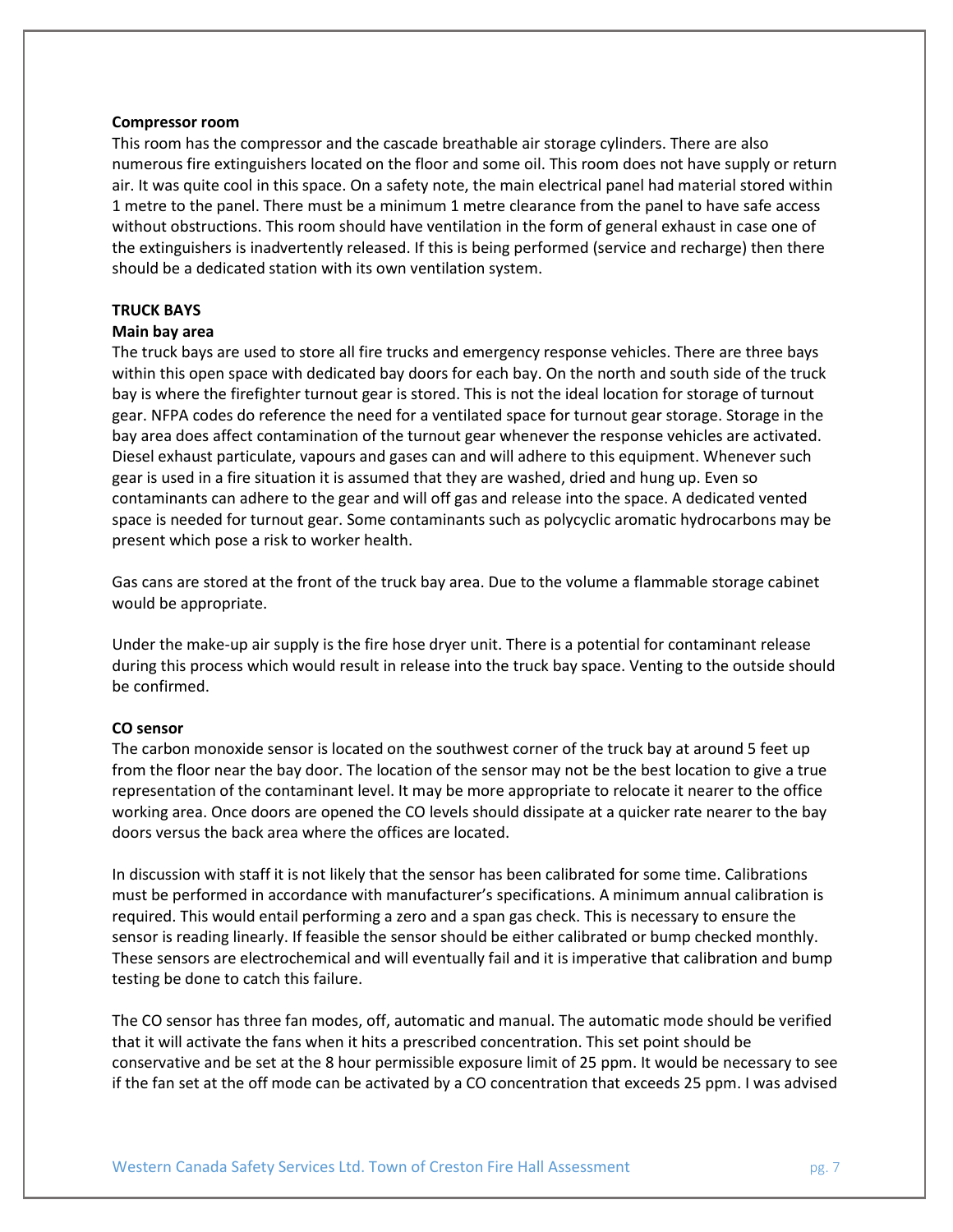that staff will manually turn on the fan before the doors are opened and before the vehicles are started. I was also advised that once the bay doors are opened, the fans will activate.

### **NOx**

Another contaminant common to diesel exhaust that should be considered for continuous measurement is NOx (nitric oxide (NO) and nitrogen dioxide (NO<sub>2</sub>)). NO has an 8 hour permissible exposure limit of 25 ppm.  $NO<sub>2</sub>$  has a ceiling limit of 1 ppm which means no exposure should exceed this level. Depending on the service arrangement for the diesel engines, the engine size and the pollution controls for each vehicle, one can have widely different emissions. This should be measured with a wall mounted sensor for this contaminant along with CO. A survey using portable units should be utilized throughout the space during times when equipment is moved out and returned to quantify exposure profiles.

## **General exhaust and makeup air**

The truck bay has two exhaust wall fans in the truck bay located at the north wall west side and in the south wall east side. Combined these fans exhaust at a rate of approximately 9250 cfm. The make-up air fan supplies the bay with approximately 10,200 cfm of supply air directly from the outside. It is located on the north wall east side. The prevailing winds tend to come from west to east. The supply is slightly pressurizing the space prior to the doors opening. This will enhance the migration of contaminants into the office working area. For this type of ventilation system it is better to have the room under slight negative pressure.

There is a building on the north side of the fire hall which is at a higher elevation to the fire hall. As one moves towards the east side of the building, there is a raised parking lot with a retaining wall approximately 1 metre from the fire hall's north wall at the same height up to the roof of the fire hall. With prevailing winds moving from west to east any contaminants exhausted from the NW exhaust fan has the potential to be entrained back into the fire hall truck bay by the supply exhaust fan since there is a restricted space which would tend to direct air down this narrow space where the supply fan is located. Preference is to capture contaminants at the source versus general capture. The use of breakaway local exhaust ventilation systems should be considered along with general exhaust ventilation.

To be effective, the exhaust fans should be located on one wall with supply air entering from the opposite wall. This will increase laminar movement of air towards the exhaust fans. Better design would have tempered makeup air entering at distributed spaces from the opposite walls. Smoke tube and ventilation checks were taken while the fans were operational to assess air flow throughout the space. This was done with all vehicles in the bays with bay doors closed and with several bay doors open. Airflows were quite varied anywhere from no air movement to ~40 fpm. With doors opened airflow nearer the doors increased. Smoke tube assessments confirmed that there were various dead zone throughout the space. Airflow measurements should also be performed when the service trucks have left.

# **Tempered air**

At present the air entering the space comes directly from the outside. During low winter temperatures, the system may not stay operational due to freezing potentials. There are two furnaces located in the mezzanine that supplies heat to the truck bay. This system is a recirculating one, pulling air from the truck bay, heating it and returning the heated air to the truck bay. The system has some flaws in that any leakage at the furnace will be released into the mezzanine which is above the working area. These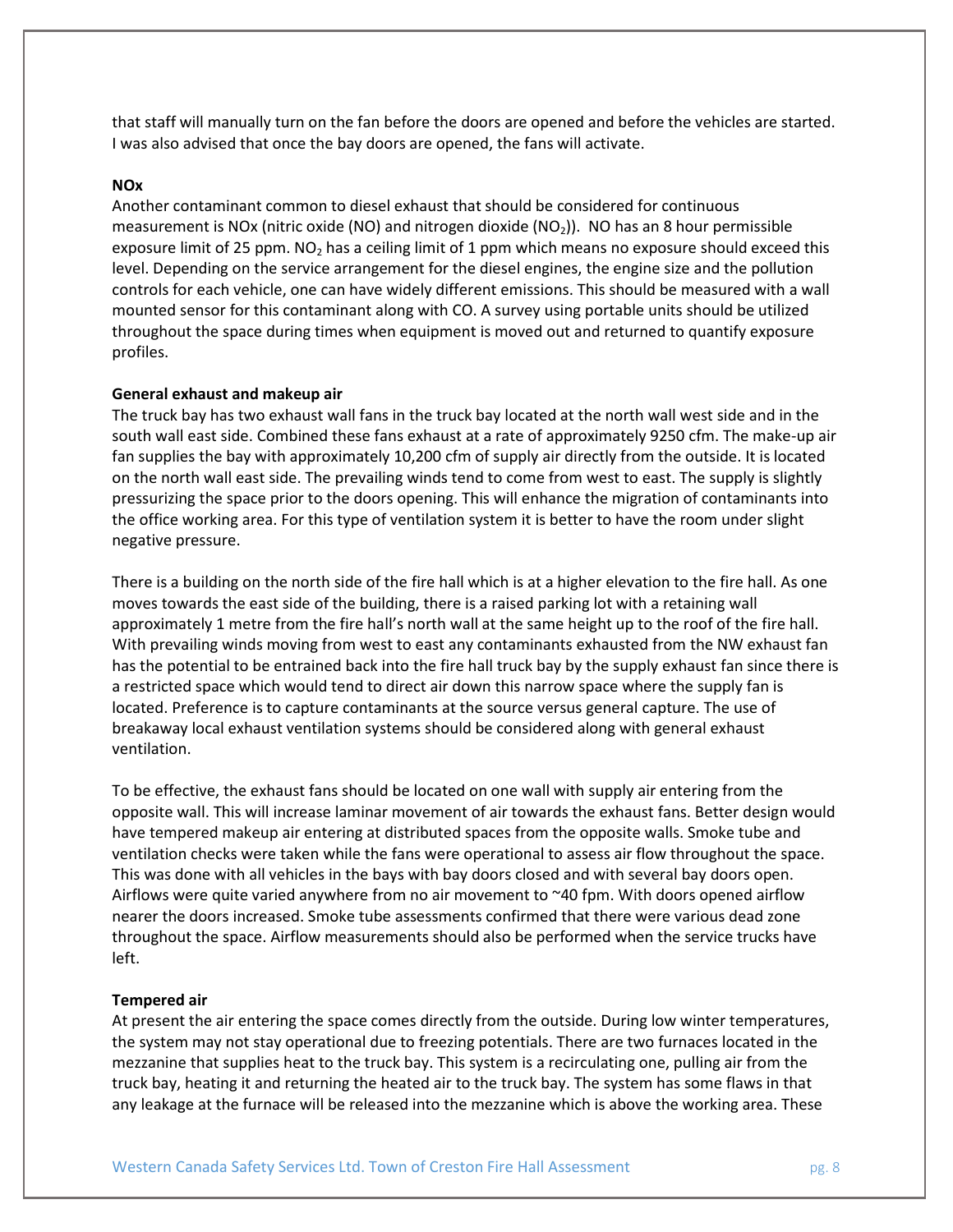contaminants can then migrate into the working area. Also the means to heat the space is not uniform. Heat is directed from the back area of the truck bay into the bay space. Tempered make-up air is the preferred replacement for supply air.

It is believed that the furnace filters are replaced on a scheduled basis.

## **Janitor room**

The janitor room is located in the southeast corner of the truck bay. Various cleaning products are stored in this space. The space had a noticeable odour on entry. There was no general exhaust or makeup air to this space. This is needed to contend with any spillage or chemical off gassing.

#### **Tool room**

The tool room is used for mechanical repairs. Again this room is not equipped with either general exhaust ventilation or makeup air. There are various consumer products in this room such as ABC dry chemicals, WD 40, Wasp B Gone, etc. Any time chemicals are used ventilation should be utilized.

#### **Air movement**

The exhaust and makeup wall fans were activated to assess the effectiveness of the existing design. The primary makeup fan is located on the north wall east side and is supplying approximately 10,200 cfm of outdoor air when operating. The two exhaust fans are located on the north wall west side and on the south wall east side and they exhaust approximately 4,500 and 4750 cfm respectively. Smoke tube tests were performed at various locations inside of the truck bay with all trucks inside and the doors closed and with two of the three doors open. It was noted that there were many locations within the truck bay where it was observed that virtually no air movement was occurring. With the two bay doors open the air movement increased near the doors but was quite limited further back. I was informed that the prevailing winds are from west to east. As the doors are opened the prevailing winds would migrate into the bay area which would aid in dilution. One concern is with the northwest exhaust fan. With the raised elevation of the adjacent building the exhausted contaminated air would follow the contours of the building and funnel through between the north wall and the retaining parking lot wall of the adjacent building and is most likely to re-entrain back into the truck bay. Retesting this space when the trucks are removed or for simulation of the regular trucks that are used would be recommended to assess airflow.

#### **General concerns**

Staff have raised concerns over potential health issues with handling contaminated turnout gear through the hallway into the cleaning room as well as potential exposures from diesel exhaust. The only way to ascertain what the level of contaminant exposure would be to measure contaminant release. Contaminants of concern would include carbon monoxide, carbon dioxide, nitrogen dioxide, nitric oxide and elemental carbon (basic component in diesel exhaust). The elemental carbon should be looked at to see what other toxic chemicals have adhered to the particle. The gaseous contaminants and particulate matter should be measured in the office working area and in the truck bay for the duration of a working day. Ideally it would be prudent to measure during and after a fire fighting event but this cannot be scheduled. The gaseous and particulate component analysis would give a good assessment of exposure during a normal work day where trucks are started, driven out, checked and returned. One sample is not a true representation of staff exposure so multiple measurements are recommended to obtain a better statistical picture of the true exposure.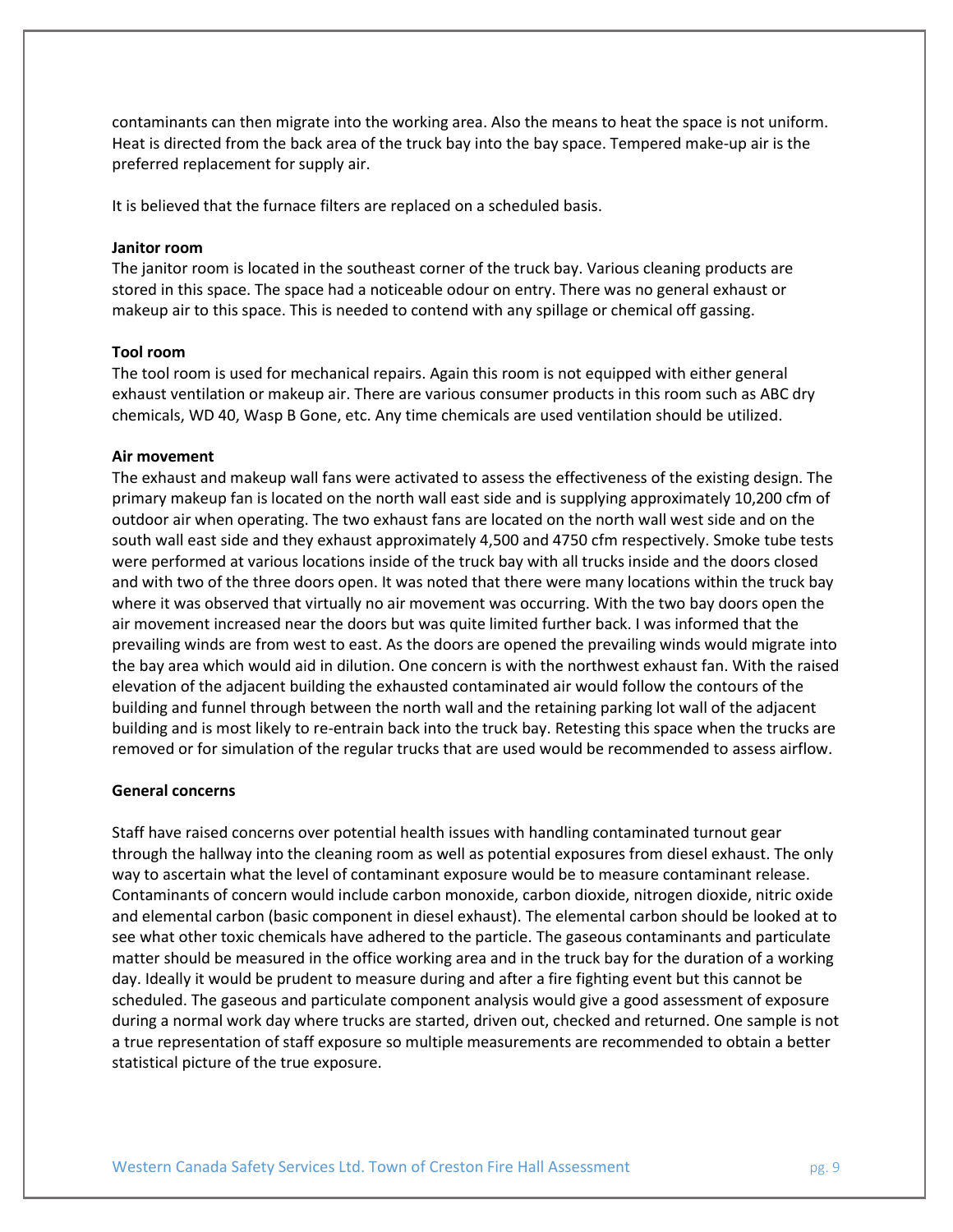# **Regulations of concern**

WorksafeBC regulations that apply to this situation are numerous. A list of the primary regulations pertaining to ventilation, indoor air quality, PPE and design are noted below:

## *4.72 Design and operation*

(1) An employer must ensure that a ventilation system for the supply and distribution of air and removal of indoor air contaminants is designed, constructed and operated in accordance with

# (a) established engineering principles, and (b) *ASHRAE Standard 62-1989, Ventilation for Acceptable Indoor Air Quality*.

(2) An adequate supply of outdoor air must be provided to the workplace in accordance with Table 2 of *ASHRAE Standard 62-1989*.

## *4.74 Distribution*

Outdoor air must be effectively distributed throughout the workplace.

## *4.75 Balancing*

The ventilation system must be balanced to

(a) ensure that each space within the building receives an adequate allotment of outdoor air, and (b) accommodate the actual or the normally anticipated occupancy of each space.

#### *4.76 Ventilation openings*

(1) A ventilation system must not be obstructed by material or equipment placed in front of the ventilation air intakes or discharge points.

(2) Outdoor air intakes must be located so that outdoor air entering the ventilation system does not contain any contaminant in a concentration greater than normal outdoor ambient air in that locality.

#### *4.77 Discharged air*

A ventilation system that discharges air from the work area must be designed to minimize the likelihood of exposing any worker at a workplace, including an adjacent workplace

(a) to an air contaminant in a concentration which exceeds either 10% of its applicable exposure limit in [Part 5 \(Chemical Agents and Biological Agents\),](https://www.worksafebc.com/en/law-policy/occupational-health-safety/searchable-ohs-regulation/ohs-regulation/part-05-chemical-and-biological-substances#633198A44CEF4886A110BF7BF1DD51EB) or an acceptable ambient air quality standard established by an authority having jurisdiction over environmental air standards, whichever is greater, and

(b) where practicable, to an objectionable odour.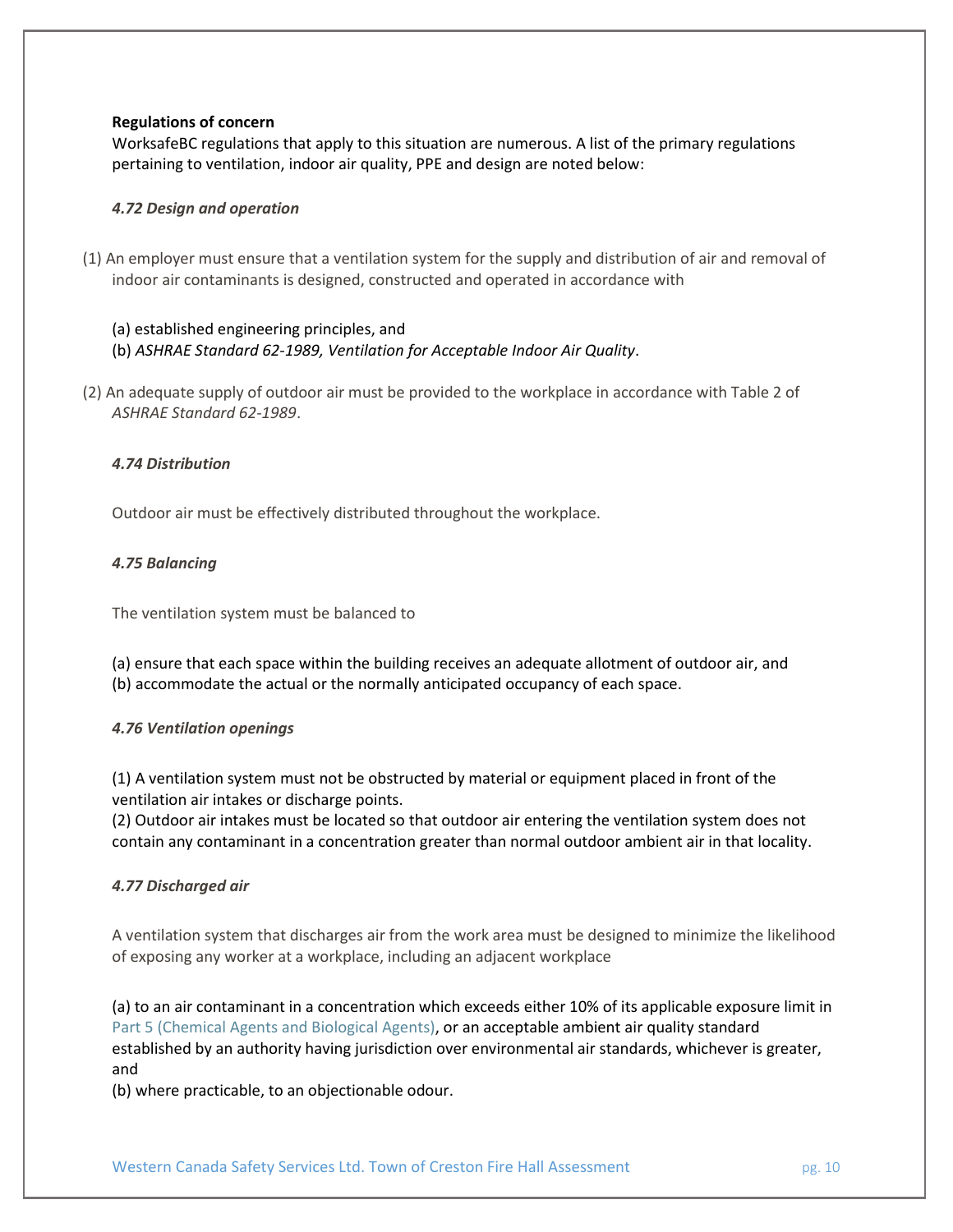# *4.78 Preventive maintenance*

- (1) To maintain acceptable air quality, the employer, or if the employer is not responsible for maintenance of the ventilation system, the owner of the ventilation system must establish an effective preventive maintenance program for the ventilation system.
- (2) Preventive maintenance must include

# (a) regular inspections

(i) of all critical components of the ventilation system, such as dampers, fans, belts, baffles, ductwork, diffusers and control systems, and

(ii) for conditions which would promote the growth of micro-organisms, such as water leaks or stagnant water pools,

(b) correction of any deficiencies found during the inspections carried out under paragraph (a), (c) repair or replacement of malfunctioning and consumable components, such as filters and belts, and the cleaning of air distribution systems, ducts and dampers when necessary to correct an indoor air quality deficiency,

(d) adequate treatment of open water systems associated with ventilation equipment such as cooling towers and humidifiers, to control biological growth, and

(e) maintenance of combustion sources, such as furnaces, space heaters and water heaters to assure proper burning and exhausting of waste gases so that recirculation of gases to the workplace will not occur.

# *4.79 Investigation*

- (1) The employer must ensure that the indoor air quality is investigated when
	- (a) complaints are reported,
	- (b) occupancy in the space changes substantially, or
	- (c) renovations involving significant changes to the ventilation system occur.

(2) An air quality investigation must include

(a) assessment of the ventilation rate, unless the indoor carbon dioxide level is less than 650 ppm above ambient outdoor levels,

(b) inspection of the ventilation system as required in section 4.78(2),

(c) sampling for airborne contaminants suspected to be present in concentrations associated with the reported complaints, and

(d) a record of the complaint, the findings of the investigation, and any actions taken.

# *5.33 Permitted quantities*

Except for the quantity reasonably needed for immediate use, or that is present for display or sale in public areas of a mercantile facility, the quantity of combustible and flammable liquids stored outside an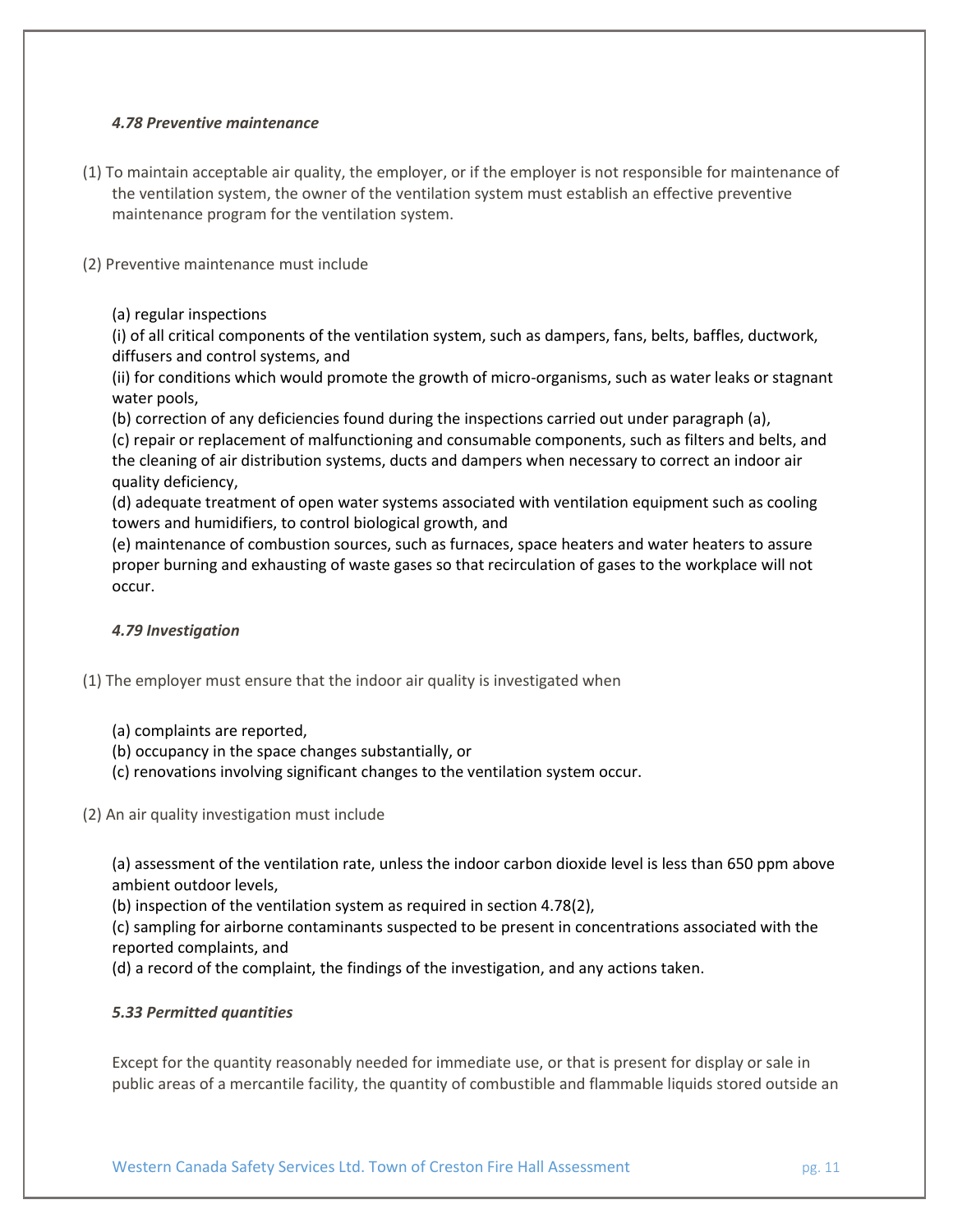approved storage cabinet, storage room or storage area in any fire compartment (2 hour fire separation) of a building must not exceed

(a) in closed containers, 600 litres (132 imp gal) of liquids having a flash point below 93.3°C (200°F) of which not more than 100 litres (22 imp gal) may be liquids having a flash point below 22.8°C (73°F) and a boiling point below 37.8°C (100°F),

# *5.48 Exposure limits*

Except as otherwise determined by the Board, the employer must ensure that no worker is exposed to a substance that exceeds the ceiling limit, short-term exposure limit, or 8-hour TWA limit prescribed by ACGIH.

## *5.53 Workplace monitoring*

(1) If a worker is or may be exposed to a hazardous substance, the employer must ensure that

(a) a walkthrough survey is conducted to assess the potential for overexposure taking into account all routes of exposure, including inhalation, ingestion, and skin contact, and (b) reassessment is conducted when there is a change in work conditions which may increase the exposure, such as a change in production rate, process or equipment.

- (2) If the walkthrough survey required by subsection (1) reveals that a worker may be at risk of overexposure to an airborne contaminant, the employer must ensure that air sampling is conducted to assess the potential for overexposure.
- (3) Additional workplace monitoring to reliably determine worker exposure is required if

(a) the assessment under subsection (2) reveals that a worker may be exposed to an air contaminant in excess of 50% of its exposure limit, or (b) measurement is not possible at 50% of the applicable exposure limit.

- (4) Workplace exposure monitoring and assessment must be conducted using occupational hygiene methods acceptable to the Board.
- (5) The results of workplace exposure monitoring and assessment, or a summary of the results, must be provided to workers at their request without undue delay.

### *5.61 Engineering principles*

A ventilation system for controlling airborne contaminants in the workplace must be designed, installed and maintained using established engineering principles.

**Note:** A useful guide is *Industrial Ventilation — A Manual of Recommended Practice* published by the American Conference of Governmental Industrial Hygienists.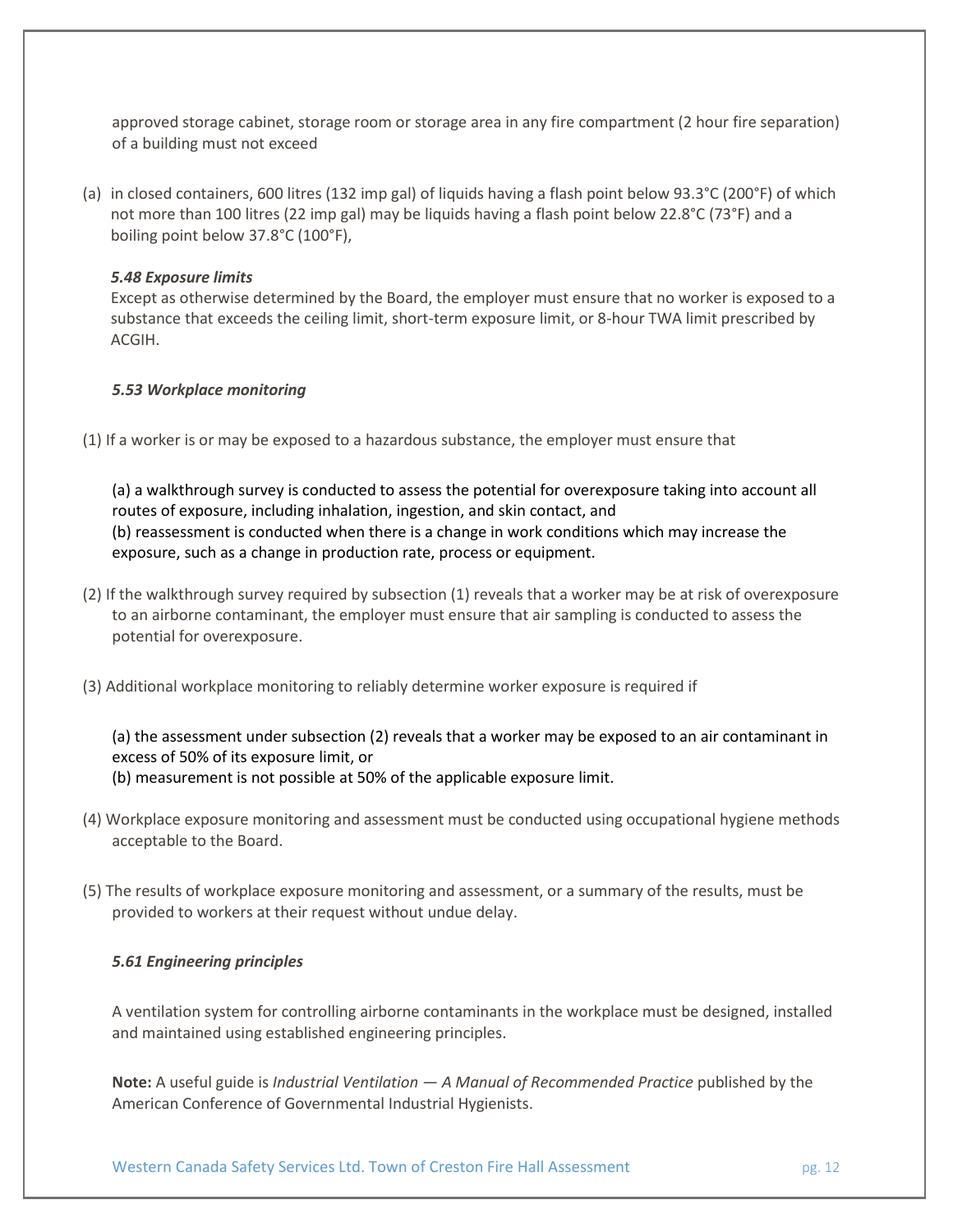# *5.64 Controlling air contaminants*

(1) If ventilation is used as an engineering control, an air contaminant must be controlled at the source by an effective local exhaust ventilation system.

(2) If local exhaust ventilation is not practicable, general (dilution) ventilation, or a combination of general and local exhaust ventilation must be used.

# *5.66 Ventilation openings*

A ventilation system must not be obstructed by material or equipment placed in front of the ventilation openings.

# *5.67 Effectiveness*

(1) An exhaust ventilation system used to control air contaminants in the workplace must remain in operation until the work process is completed and the air contaminants generated have been removed so as not to be a hazard to workers.

(2) An exhaust ventilation system used to control air contaminants in the workplace must be regularly inspected and monitored to ensure that it remains effective.

# *5.68 Failure warning*

If failure of an exhaust ventilation system would result in a hazard that is not readily apparent to affected workers, the system must be equipped with a device or other means to warn those workers in the event of system failure.

# *5.69 Makeup air*

- (1) An adequate supply of makeup air must be provided as necessary to
	- (a) maintain the effectiveness of an exhaust ventilation system, or (b) prevent an air contaminant being drawn into the work space from another work area.
- (2) A makeup air supply must not expose a worker to uncomfortable temperatures or drafts.

# *5.70 Discharged air*

(2) A ventilation system that discharges air from the work area must be designed to minimize the likelihood of exposing any worker at a workplace, including an adjacent workplace,

(a) to an air contaminant in a concentration which exceeds either 10% of its applicable exposure limit in this Part or an acceptable ambient air quality standard established by an authority having jurisdiction over environmental air standards, whichever is greater, and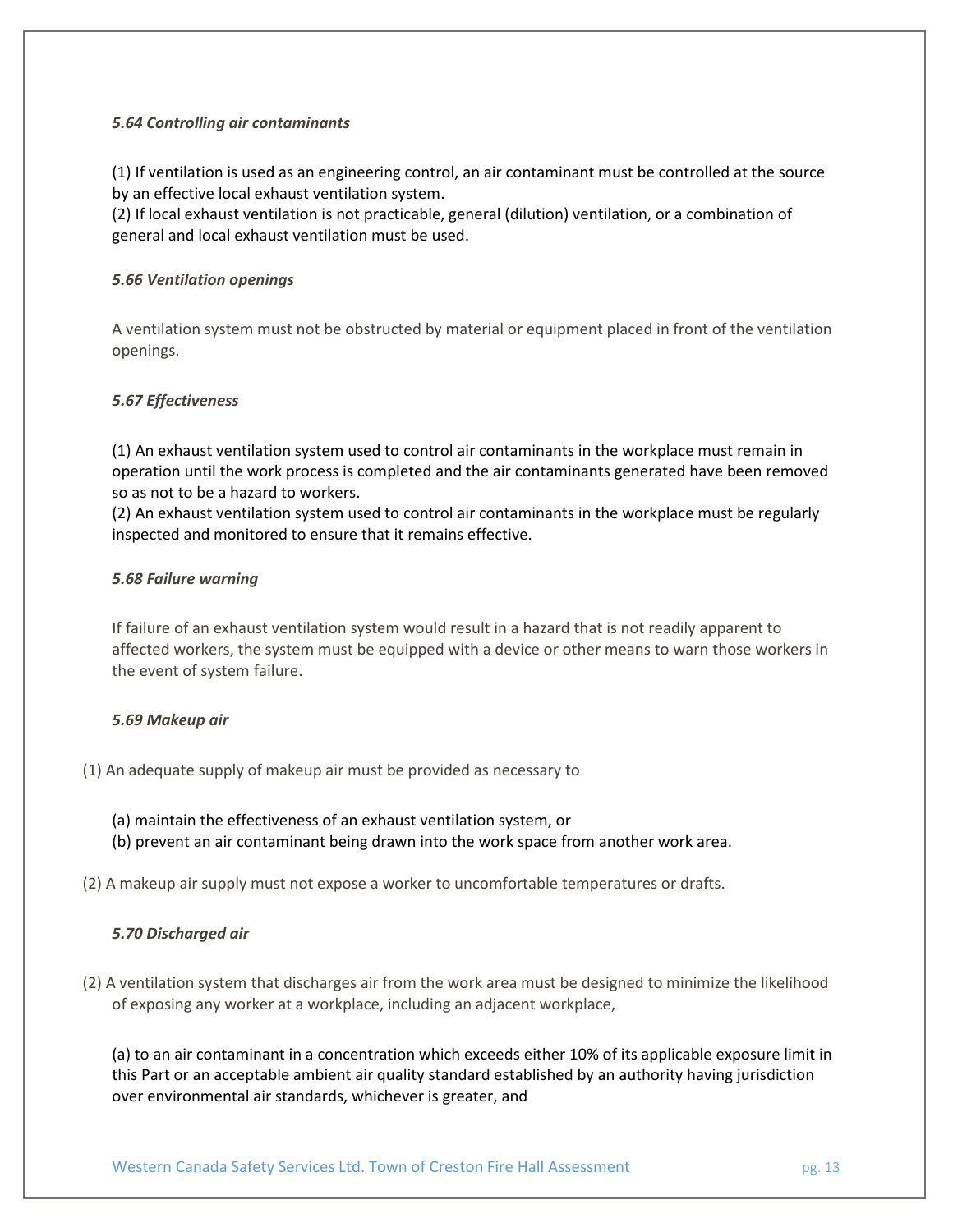(b) if practicable, to an objectionable odour.

# *8.5 Program*

If personal protective equipment is required to protect against a chemical exposure or an oxygen deficient atmosphere the employer must implement an effective protective equipment program at the workplace which includes

# (a) a statement of purpose and responsibilities,

(b) written procedures for selection, use, inspection, cleaning, maintenance and storage of protective equipment, when required,

(c) instruction and training in the correct use and maintenance of the equipment,

(d) for respirators, medical assessment of respirator wearers, when required,

- (e) documentation when required, and
- (f) program review.

# *31.11 Maintenance*

(2) Procedures for cleaning and drying protective clothing must be in accordance with the manufacturer's instructions.

# *31.32 Vehicle exhaust in fire halls*

Unless air monitoring shows that levels of vehicle exhaust gas components are below the exposure limits established under [section 5.48,](https://www.worksafebc.com/en/law-policy/occupational-health-safety/searchable-ohs-regulation/ohs-regulation/part-05-chemical-and-biological-substances#C0B2D52920764B9CA330A5564E846D7B) effective local venting for the exhaust gases must be provided in vehicle areas in fire halls.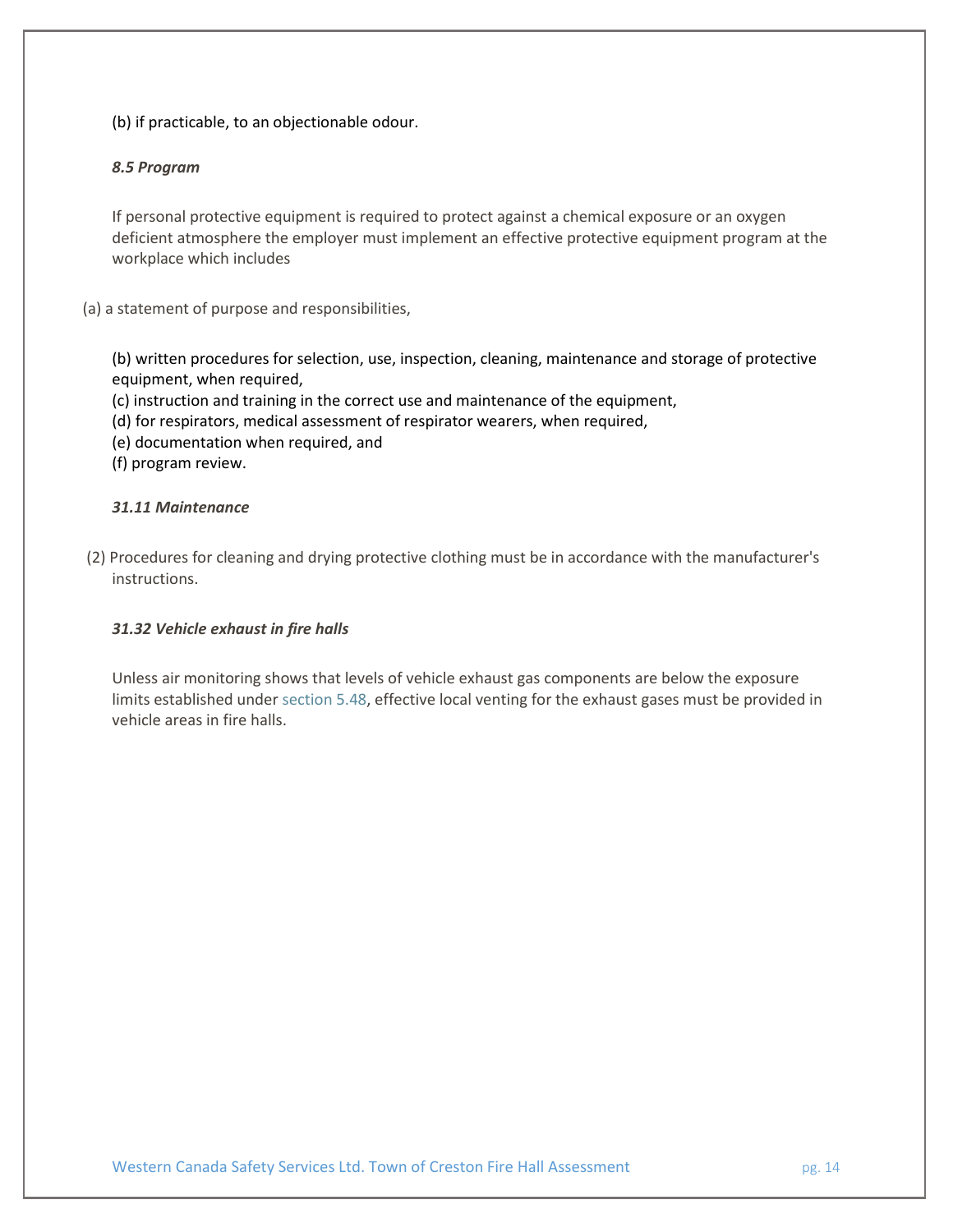# **PICTURES OF FIREHALL ISSUES**



Figure 1: Picture showing make-up air vents east side



Figure 2: Picture showing make-up vents south side training room



Figure 3: Picture showing return vent in training room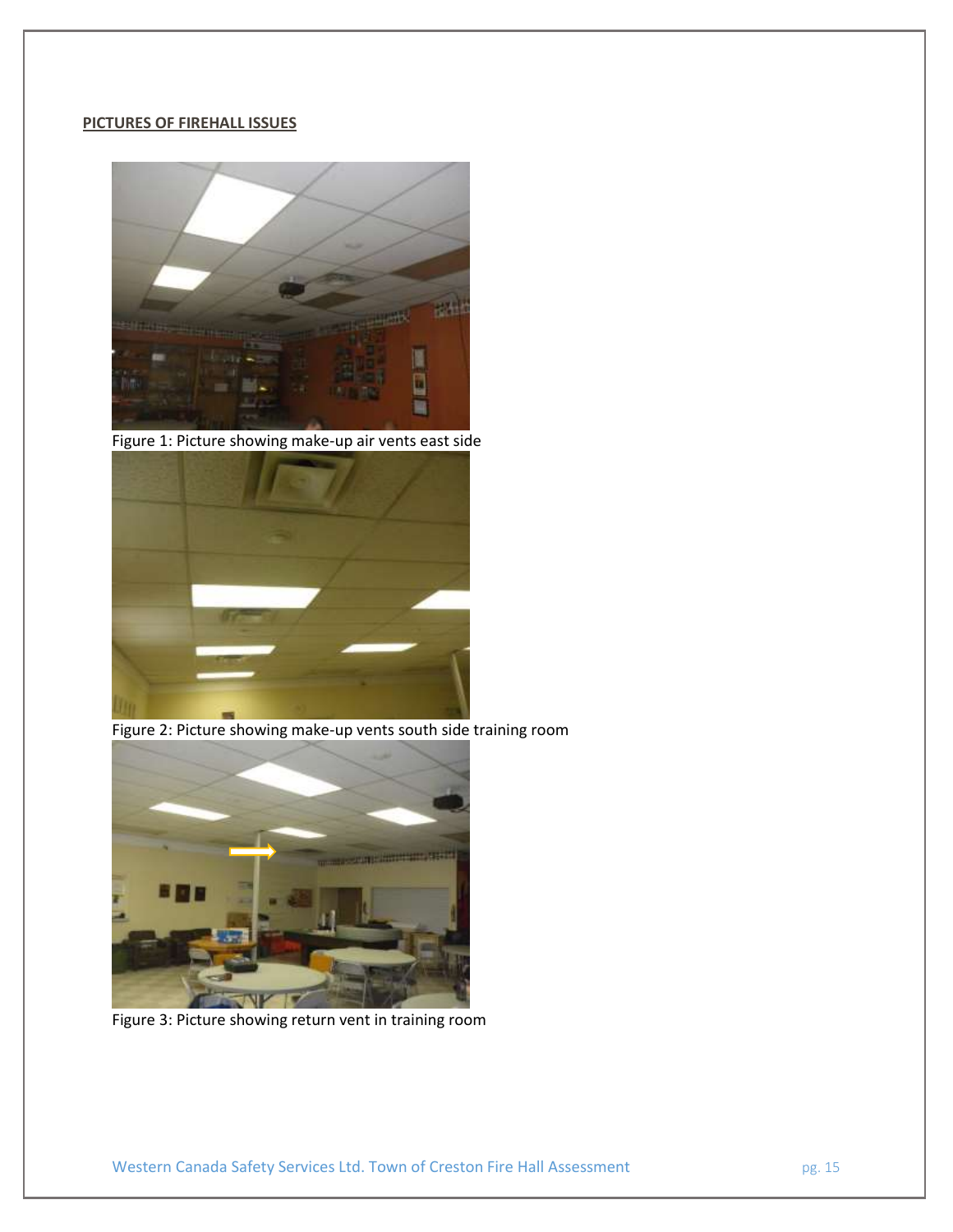

Figure 4: Assistant fire chief office. Note make-up air vent



Figure 5: Fire chief's office. Note make-up air vent.



Figure 6: Make up supply fan for truck bay. Note fire hose dryer under fan.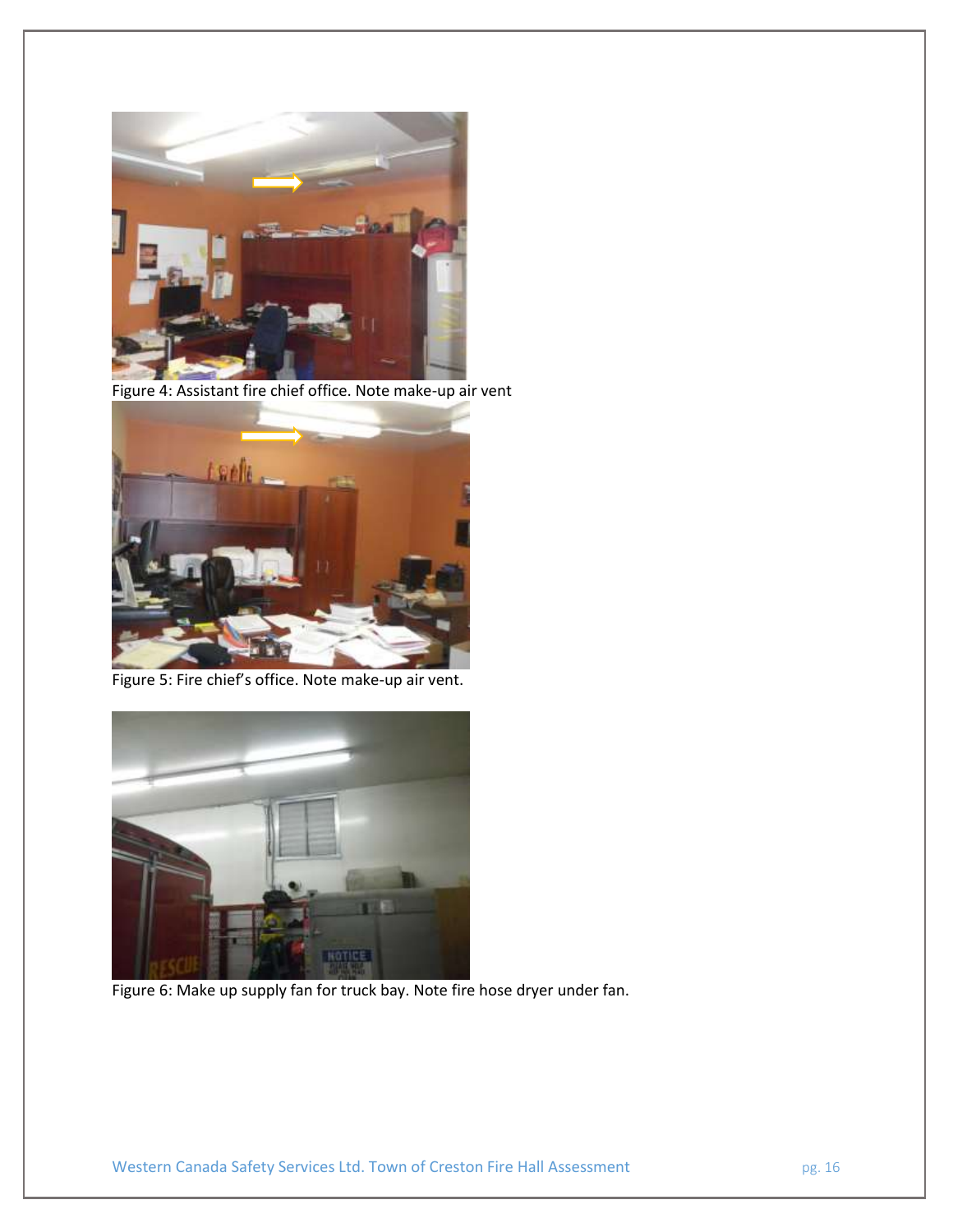

Figure 7: Picture of turnout gear storage in truck bay east side



Figure 8: Picture showing exhaust location on truck



Figure 9: Picture showing vertical exhaust stack and tempered furnace vent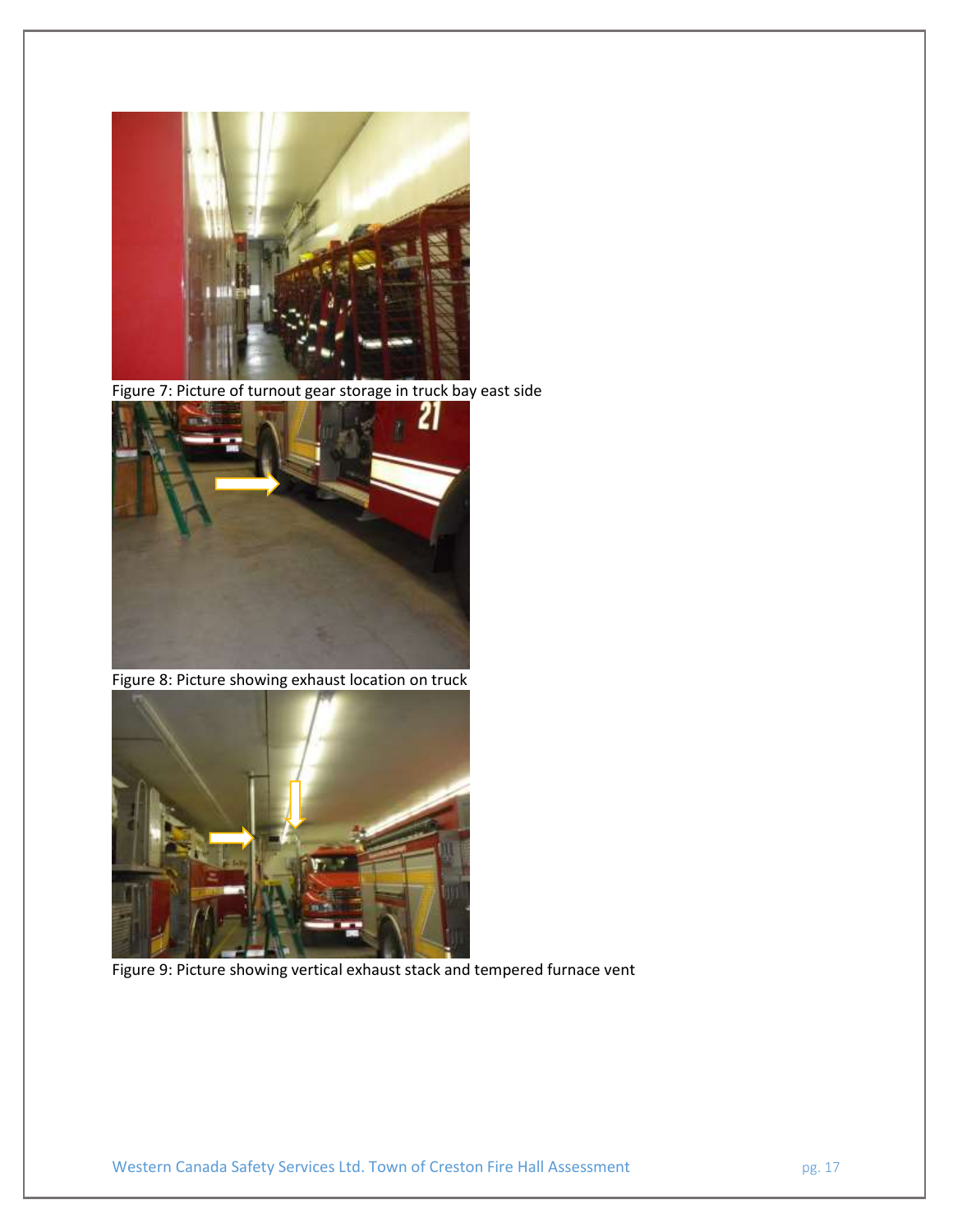

Figure 10: Picture showing turnout gear storage and vertical exhaust stack



Figure 11: Picture of North wall west exhaust fan



Figure 12: Picture of furnace vents in truck bay recirculating air for heating

Western Canada Safety Services Ltd. Town of Creston Fire Hall Assessment pg. 18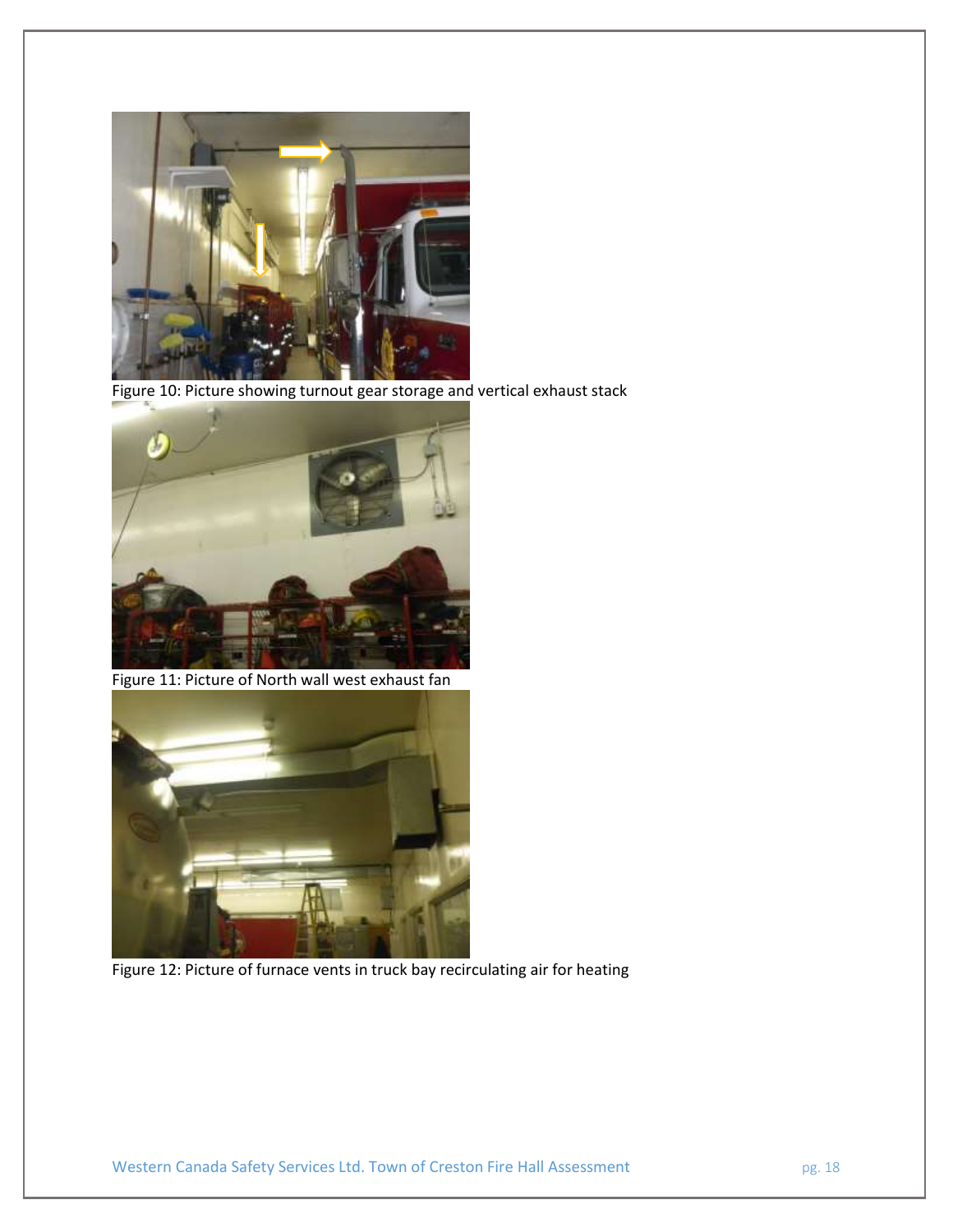

Figure 13: Picture of furnace for truck bay in mezzanine.



Figure 14: Picture of Lennox office unit.



Figure 15: South wall exhaust fan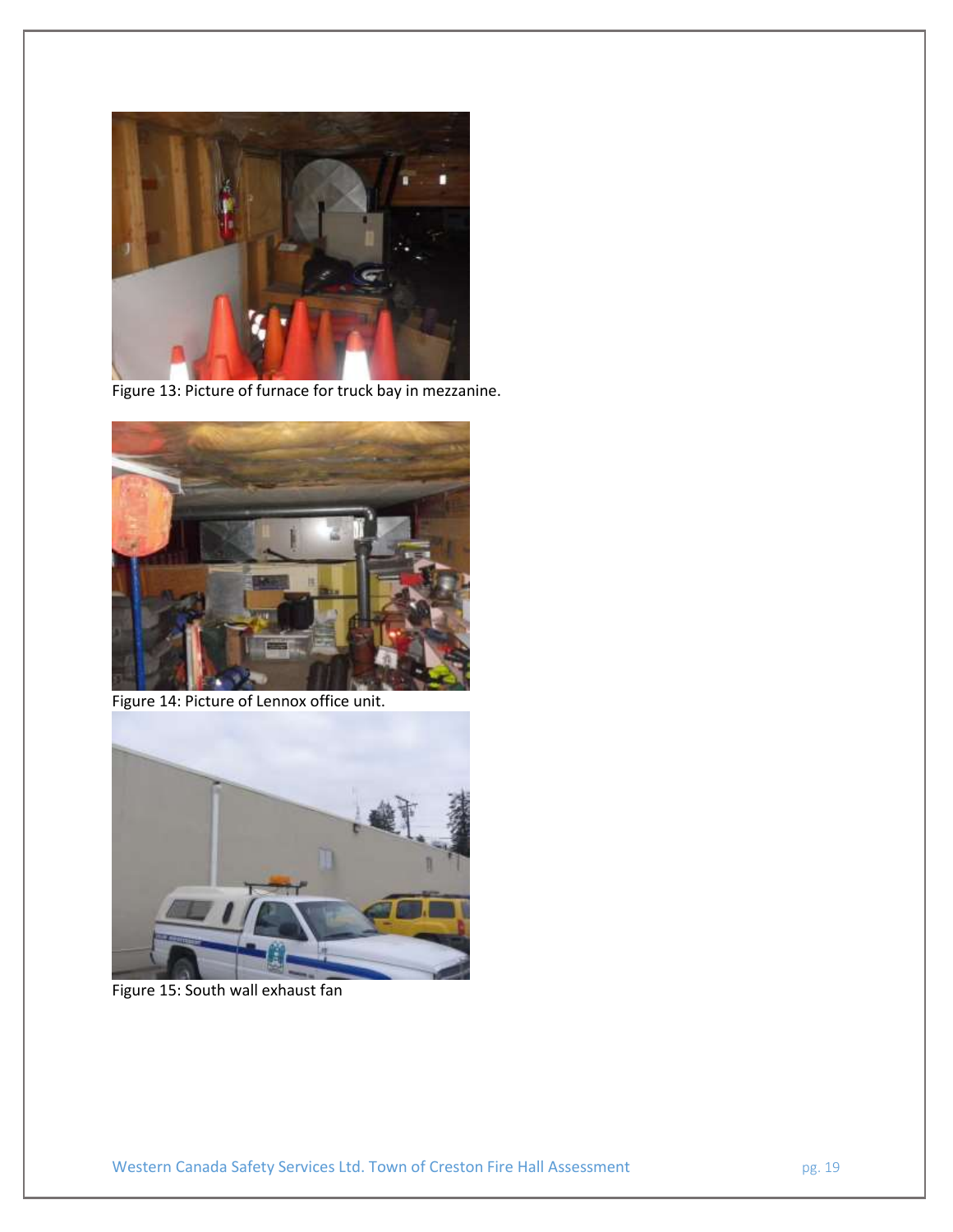

Figure 16: Front of fire hall. Note raised adjacent building



Figure 17: Narrow space between north wall of fire hall and adjacent building



Figure 18: Picture of NW exhaust fan showing narrow space to next building